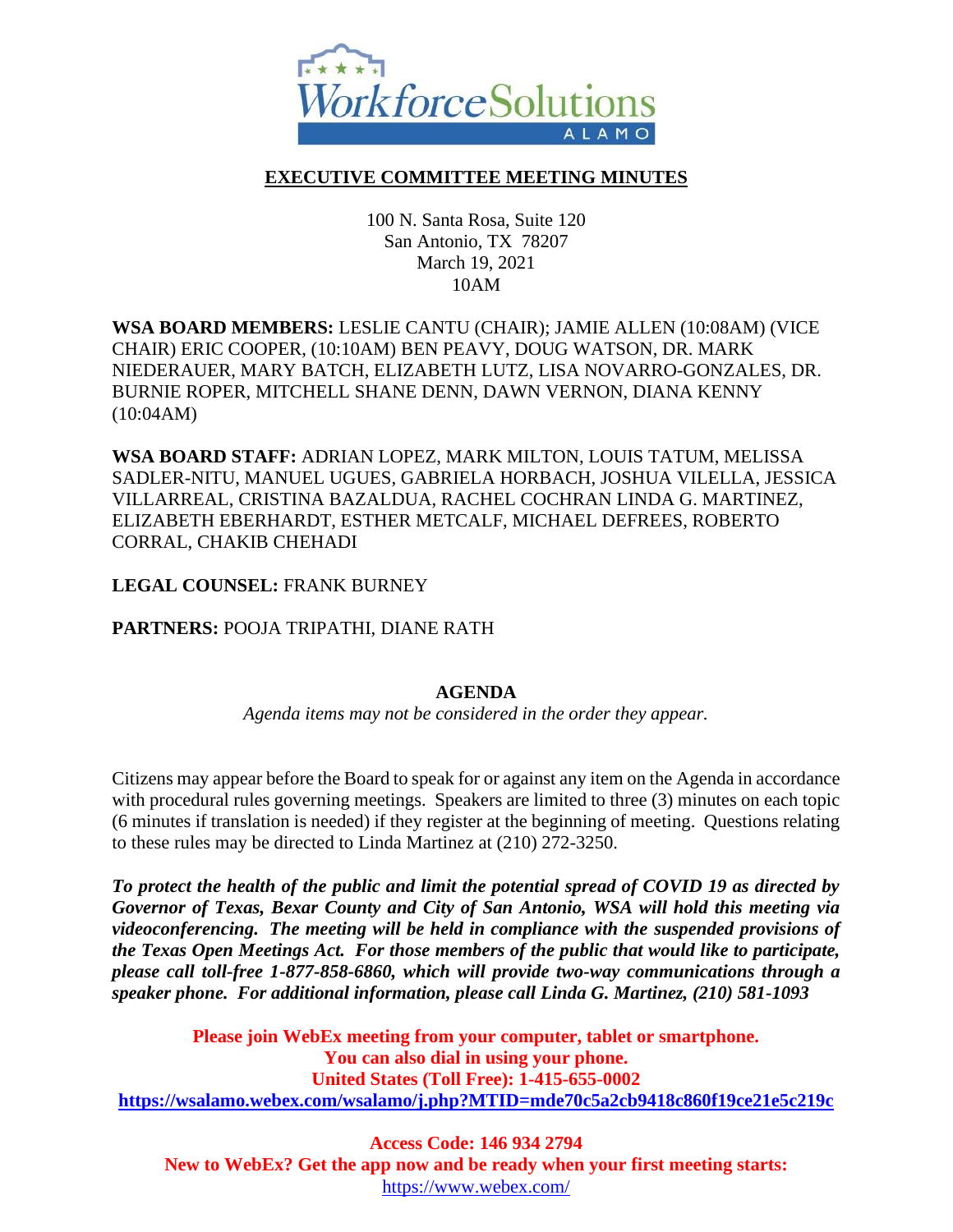**During the Public Comments portion of the meeting (Agenda Item 3), the Public may type their name into the chat box or unmute themselves and state their name. The meeting host will call each member of the public for comments, in the order their names were submitted.**

- I. CALL TO ORDER AND QUORUM DETERMINATION Presenter: Chair Leslie Cantu **At 10 a.m., Chair Cantu called the meeting to order. The roll was called, and a quorum was declared present.**
- II. DECLARATIONS OF CONFLICT OF INTEREST Presenter: Chair Leslie Cantu **There are no conflicts of interest.**
- III. PUBLIC COMMENT Presenter: Chair Leslie Cantu **There are no public comments.**
- IV. CONSENT AGENDA: (DISCUSSION AND POSSIBLE ACTION) Presenter: Chair Leslie Cantu o Executive Committee Meeting Minutes - March 19, 2021 **Upon motion by Ms. Mary Batch and 2nd by Mr. Doug Watson, Executive Committee Meeting minutes were approved. Committee unanimously approved motion carried.**
- V. AUDIT & FINANCE COMMITTEE (DISCUSSION AND POSSIBLE ACTION) Presenter: Mary Batch, Chair
	- o Financial Reports
		- o Mr. Tatum provided a review of budgets and grants, which have lower expenditures due to COVID-related issues but will likely be spent by end of fiscal year. Board members asked questions regarding specific grants and expenditures.
		- o Mr. Doug Watson asked how much money was in that grant.
		- o Mr. Doug Watson also requested that this be added to the next Child Care Committee meeting agenda.
		- o Mr. Tatum replied he did not have the exact amount but would get that. he estimated there was \$53k.
		- o Mr. Ben Peavy also asked if a small African American business minority owned company was being provided the rapid response grant.
		- o Mr. Lopez replied the previous vendor is no longer contracted with WSA. This was a decision that was rendered to the committee back in Feb/March of 2020. There was a potential contract renewal, however, the contractor did not successfully meet the fiscal integrity review. The contract with transferred to C2Global. During the RFP process, there was a stipulation that C2Global could potentially handle Rapid Response.
	- o Monitoring Update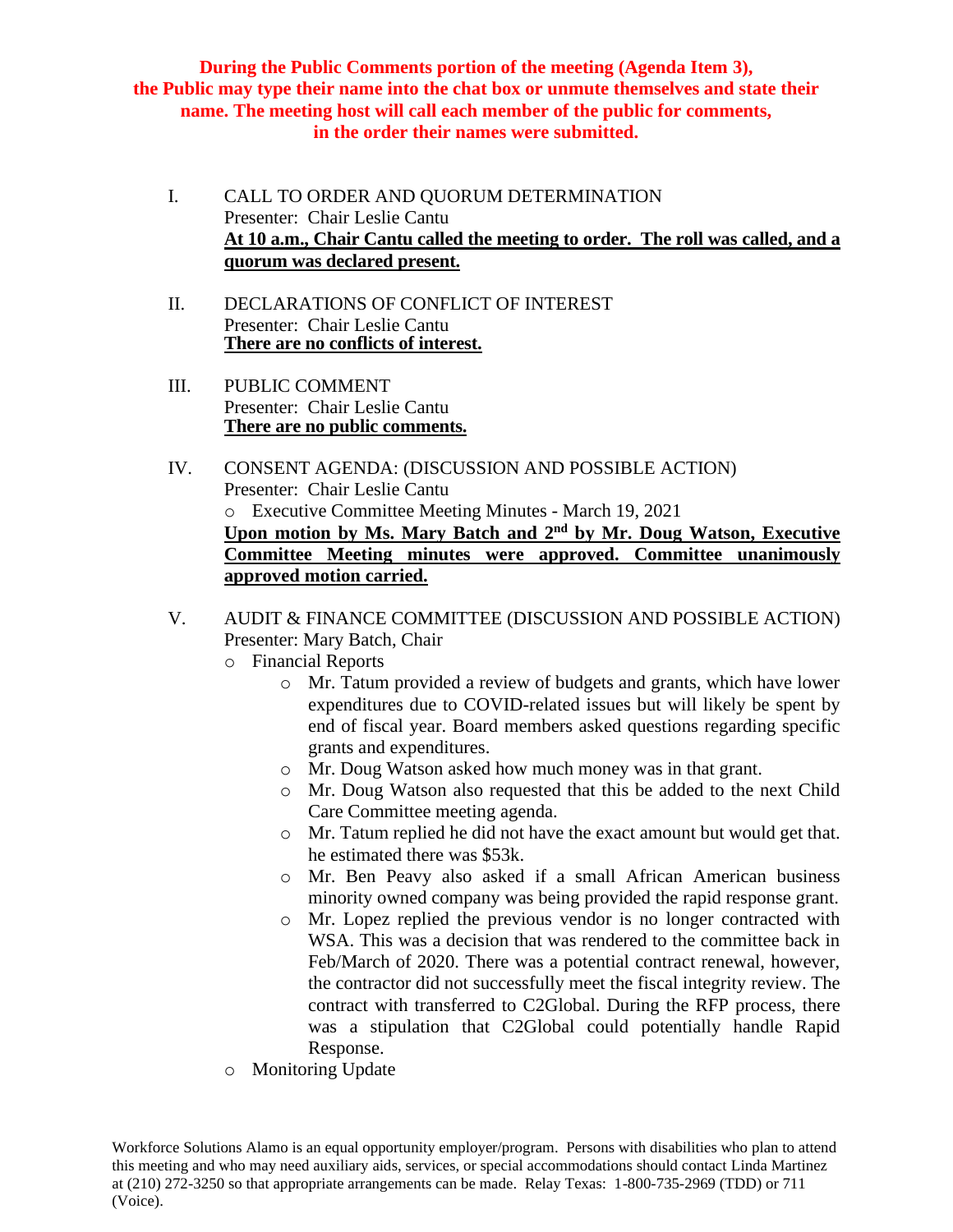- o Mr. Tatum reported on fiscal monitoring contract with Ms. Christine Nguyen. This serves to provide the Board of Directors with a briefing regarding the status of the Fiscal Monitoring Services contract.
- o The 4th and final renewal of WSA's Fiscal Monitoring Services contract with Christine Nguyen expired September  $30<sup>th</sup>$  and which was extended through 11/30/2020 for a total cost of \$132,288.13. To that purpose, WSA issued a Request for Qualifications (RFQ) for Fiscal Monitoring Services.
- o On January 22, 2021, the Board voted to award the contract to Christine H. Nguyen, CPA, the incumbent.
- o Mr. Tatum informed the Executive Committee the contract is being negotiated with Christine H. Nguyen, CPA, and it is expected to effective no later than by March 13, 2021.
- o Mr. Tatum also disclosed the estimated annual budget is \$127,105.00 however, WSA will retain an additional 10% for contingency for an estimate total of \$139,815.50. The duration of the contract is for a period of one year from the date of execution of the agreement which the Board
- o may opt to extend for up to four (4) one (1) year extensions based upon WSA needs and the availability of funds. In no event shall the total term of the contract exceed five (5) years.
- o Audit Update
	- o Mr. Ricardo Ramirez, Director, Quality Assurance provided the Audit/Finance Committee and update on the Financial Auditing Services RFQ
	- o Mr. Ramirez explained the phases of this process.
		- *Phase 1*
			- o On 02/19/2021, Board Staff presented to the Board of Directors the results, ranking, and recommendation regarding the five proposals that were received and evaluated.
			- o The Board of Directors determined that it would be beneficial to perform an additional assessment of the top two finalists to secure increased assurances concerning the successful completion of the engagement given the short timelines especially during the pandemic.

## *Phase 2*

- o Additional written information from the two top finalists was received 02/26/2021. This included a written project plan with information covering the following elements:
- o Engagement activities, working remotely
- o Communication with Board Staff
- o Detailed timeline
- o Best and final offer (costs)
- o The additional information is being assessed by the internal evaluation panel.
- o The panel will submit its assessment and Phase 2 scores (on 03/02/2021) to the CEO and CFO for final selection and initiation of negotiations with the selected firm.
- o ABIP was selected as the finalist for the Financial Auditing Services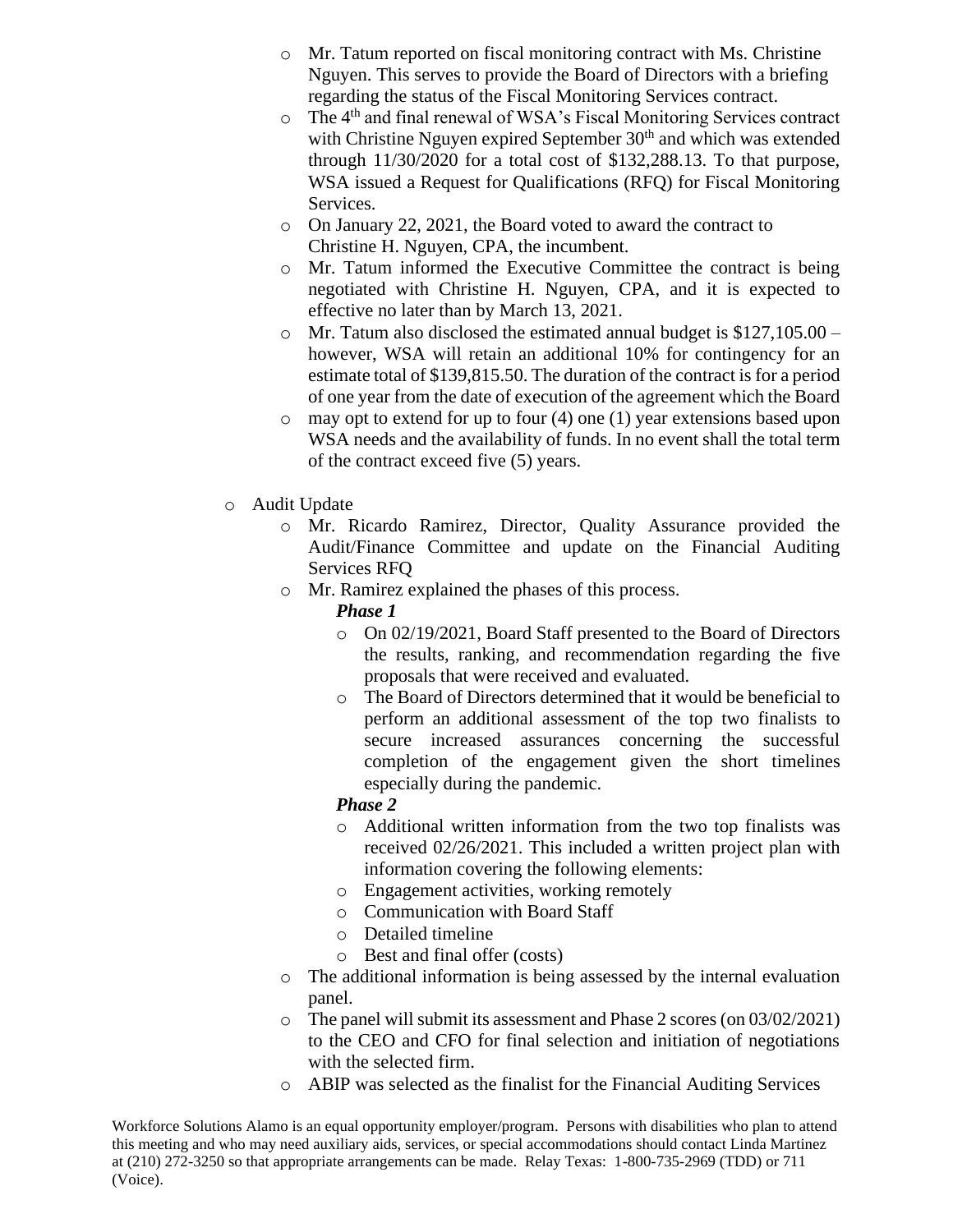- o Mr. Frank Burney, Legal Counsel, reminded Chair Cantu and the Executive Committee that the Board had authorized WSA Staff to move forward with the final selection and this item does not need to go to the Board for approval.
- VI. CHILD CARE COMMITTEE (DISCUSSION AND POSSIBLE ACTION) Presenter: Doug Watson, Chair
	- o Child Care Quality Contract Update
	- o Mrs. Jessica Villarreal, Director Childcare provided an update on the Child Care Quality Contract (CCQ).
	- o WSA awarded the Child Car Quality, CCQ, contract to the City of San Antonio on February 1, 2021 and is in the process of transitioning contract.
	- o A sixty-day contract transition period has been determined in the best interest of both contractors, the staff and program. Currently, the City of San Antonio is in the process of interviewing staff, priority will be given to current staff that interested in remaining on board. All staff should be on boarded to the City no later than March 22, 2021. We are currently on target for an April 1, 2021 final contract transition date.
	- o Mr. Doug Watson asked if the present mentors would be employed by C2Global until April 1.
	- o Mrs. Villareal explained they are transitioning. COSA is currently onboarding those that have accepted the mentor positions.

# VII. OVERSIGHT COMMITTEE REPORT (DISCUSSION AND POSSIBLE ACTION)

Presenter: Dr. Mark Niederauer, Chair

o Briefing Monitoring Timeline

- o Mr. Ramirez briefed the Committee on TWC, Financial, and Program Monitoring of contracts. In addition, he briefed Executive Committee on fiscal monitoring of all contractors and programs.
- o Mr. Ricardo Ramirez provided the Executive Committee with an overview of the monitoring timeline.
- o Mr. Ramirez reviewed staff questioning of the two finalists' presentation as relates to COVID delays.
- o He proposed engagement is with ABIP, which scored the highest on combined evaluation, and contract will be finalized this week.
- o Mr. Ramirez also stated the estimated subcontracted costs for financial monitoring is \$127,105, and for program monitoring is \$120,000 (total of \$247,000).
- o Operational Updates
	- o Mr. Milton provided performance reports on programs and contracts. He represented that 13 or 15 TWC performance measures were being met. Field centers are experiencing intermittent closings due to COVID-19.
	- o Board Member Jaime Allen asked in the event we are not meeting goals, is there a contingency plan in place to create awareness and reach stakeholders that may not be aware of the program(s).
	- o Mr. Milton answered that is an overall project plan. If there is a shortage, we will have a specific line item in our project plan to increase marketing and awareness. We are doing much more in social media than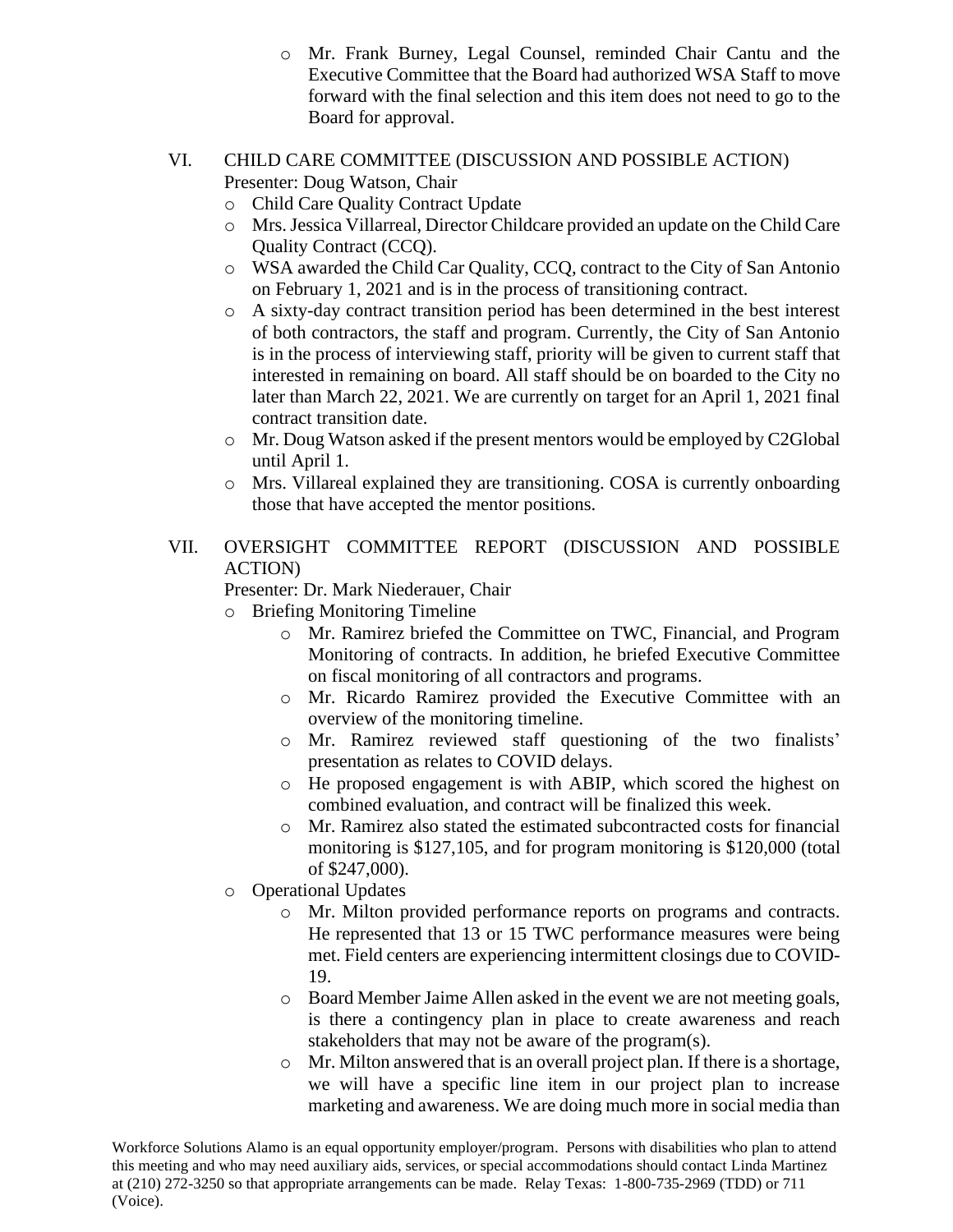has been done in the past. We also have additional funded set aside for most of these grants for that purpose.

- o Board Member Jamie Allen recommended that WSA do paid social and search in addition to what being done.
- o Mr. Lopez replied WSA has done some paid social mainly in part for the CARES NOW and will re-visit this.
- o City of San Antonio, (COSA) Ready to Work contract is meeting all benchmarks except On the Job Training, (OTJ), which is being addressed.
- o Second amendment with City of San Antonio, (COSA), is being negotiated now and likely will be executed in next few weeks. Future "Ready to Work" initiative by City of San Antonio, (COSA), will likely be selected on a competitive Request for Proposal, (RFP) process.
- o Bexar County CARES is meeting all targets and will be closed out over the next 6 months.
- o Mr. Milton reviewed special grants and projects, such OW Lee Furniture and Schreiner University healthcare/dentist schools.
	- oWSA conducted three significant hiring events in February to include OW Lee (200+ job seekers), a logistics job fair (100+ job seekers), and a drive-thru job fair for Toyota (400+ cars and 350+ job seekers referred for hire).
- o Child-care performance numbers are good (96%)
- o Job retention/employment is underperforming due to COVID-19 but being focused on for remainder of FY.
- o WSA was awarded an additional \$3.5 million in Disaster Dislocated Worker funding – program has launched, and progress is being made on the outcomes. \$1 million of this funding has been approved by TWC for vocational training.
- o Mr. Milton also announced C2Glogbal's new Deputy Director, Mr. John Hershey and added he's doing a tremendous job.
- o **Special Grants and Initiatives**
- o WSA is currently managing 20 grants or special programs outside of the traditional TWC formula funding streams.
	- TIP Grant Seguin and Hill Country Memorial
	- SDF Grant Seguin and Navarro ISD; Hallmark and NEISD
	- TIP Grant Caterpillar
	- SDF Grant United Alloy
	- SDF Grant Lonestar Construction and Trades
- o Performance and Programs Reports
	- o Mr. Milton also provided the Executive Committee with an overview of the performance and programs.
	- o March 1st COSA submitted an amendment to WSA for the final six months of the program. Additional funding to support more long-term training is the significant change.
	- o Projections remain on track for the overall project Long Term Training is more popular than originally expected.
	- o Working through customer service issues and responses from clients stipends processing has not been a clean process up to this point.
	- o OJT has been a gap for WSA Trending well under target.
- Workforce Solutions Alamo is an equal opportunity employer/program. Persons with disabilities who plan to attend this meeting and who may need auxiliary aids, services, or special accommodations should contact Linda Martinez at (210) 272-3250 so that appropriate arrangements can be made. Relay Texas: 1-800-735-2969 (TDD) or 711 (Voice). o Individuals enrolling and completing training remains well ahead of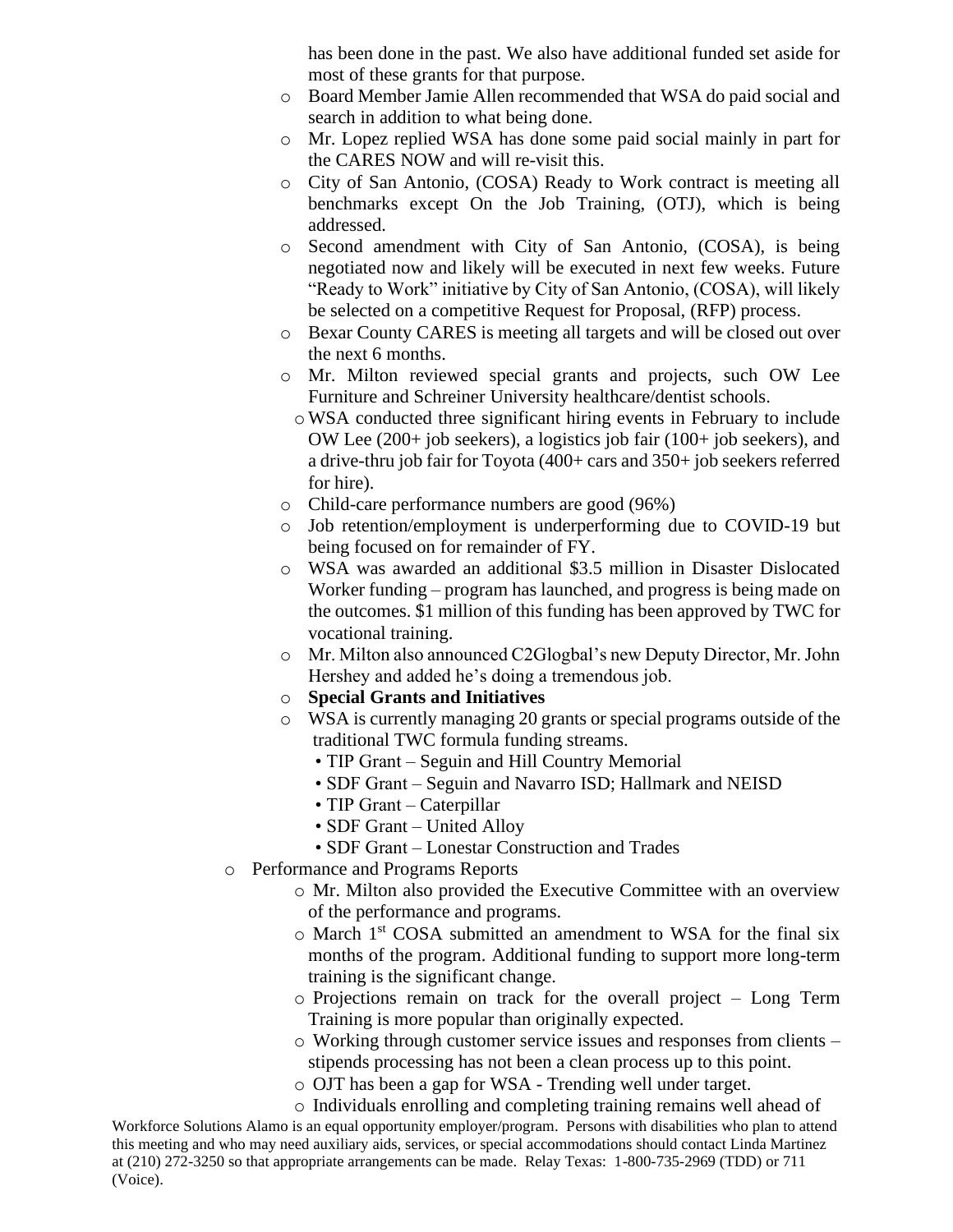goal.

- o Referrals to case administrator agencies has not occurred at the originally anticipated rate.
- o Expenditure rates are well ahead of projections.
- $\circ$  Beginning March 1<sup>st</sup>, we will be focusing on no new participants and clearing our pipeline, training completion and job placement.
- o We have had significant challenges securing case advances from the county to operate the program.
- o Board Member, Mr. Ben Peavey asked if this the program that would be transitioned into SA. Ready to Work?
- o Mr. Milton replied, this is the initial program, and the COSA is working on this and additional information will be discussed at a meeting later this afternoon.
- o Mr. Frank Burney, Legal Counsel, mentioned the COSA would be putting out an RFP. The Executive and Board of Directors will need to have input once all guidelines have been provided.

### VIII. STRATEGIC COMMITTEE REPORT (DISCUSSION AND POSSIBLE ACTION)

Presenter: Eric Cooper, Chair

- o Marbach Location
- o Mr. Tatum and WSA broker provided a review of the lease options for Marbach location. Three options are being considered, including the current location. Negotiations are underway for a one-year lease at current location to provide time to analyze future options (current lease expires on  $5/21$ ). Staff can be relocated if negotiations are unsuccessful.
	- o Option 1 The current space at Marbach Plaza is not the preferred option due the location of the space. The board is looking for a more desirable location that would attract employers and job seekers. This space is being offered at \$11.80/SQF, before any tenant improvements.
	- o Option 2: The Shops at 90 located at 7535 Hwy. 90 West. Although this is an ideal location with significant parking, the building needs a new roof, and the current landlord is not willing to contribute to any tenant improvements. This space is being offered at \$15.00/SQF, before any tenant improvements.
	- o Option 3: The location at Port San Antonio is currently a warehouse that is located at 628 Davey Crockett. This space can be customized to the needs of the board, where the landlord is will to contribution \$80/SQF in tenant improvements. Parking and a renovation project plan will need to be negotiated. This space is being offered at \$17.00/SQF, before any tenant improvements.
	- o Mr. Lopez said an immediate solution would be to move staff temporarily to other centers.
- o The Strategic Committee has approved for board staff to enter into a 12-month agreement with the existing landlord to give us time to select a new site and complete the necessary tenant improvements. Workforce Solution Alamo's Real Estate Agent is current working with the existing landlord to negotiate and lease for the next year which currently expires on May 31, 2021. He is additionally requesting additional information from Port San Antonio to determine if the space presented can fit the needs of the board. An update will be provided at the next meeting.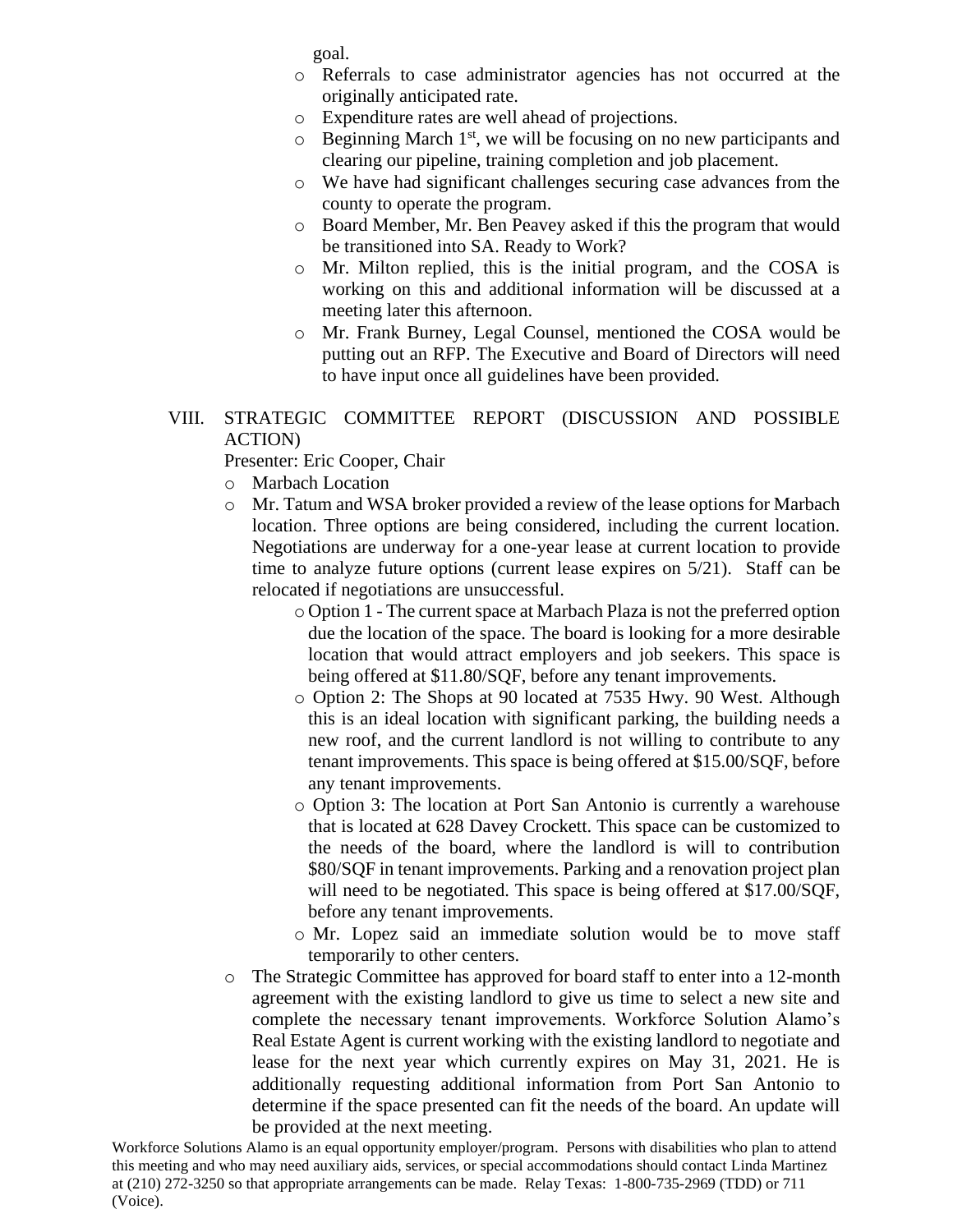- o Dr. Andrea Guerrero-Guajardo, CIO provided the Executive Committee on the implementation of the Local Plan and the status.
- o The submission of the 2021-2024 Local Plan and plans for its implementation. The Local Plan was created with significant input from WSA Board of Directors, WSA Area Judges, San Antonio City Council, Bexar County Commissioners Court, and the Committee of Six.
- o Board staff and service provider teams have begun working sessions focused on data collections essential to the planning phase of implementation including existing partnerships with employers, education and training partners, or other agencies that should be represented in the model. WSA has selected foursectors on which to pilot these efforts, establish a timeline to execute, and a reporting schedule for the board and other stakeholders.
- o Local Plan was timely submitted to TWC, with feedback expected in next two months. Staff is moving forward with implementation. Efforts will be focused on targeted occupations in designated industries/sectors. Next steps include ROI to tract efforts. Pilot programs in 2-3 sectors will be commenced to assess ability to have impact.

#### IX. CEO REPORT

Presenter: Adrian Lopez, CEO

- o Unemployment Claims & Responses
	- o Unemployment Claims and Responses: most counties are reporting decline in unemployment claims. Highest unemployment claims continue to be in hospitality sector.
	- oBoard Member Mr. Doug Watson asked if these were initial claims or were these approved claims.
	- o Mr. Lopez replied these were legitimate claims approved by TWC.
- o Status of Procurement Diversity Policy
	- o Mr. Lopez updated the Executive Committee on the Diversity Program, Small, Minority, Women and/or Veteran, Owned Business (SMWVBE).
	- oThe goals of the SMWVBE Program would be encourage Small, Minority, Women and/or Veteran Owned Business to participate in the competitive bid processes for all goods and services needed by the WSA. The objective is to increase business opportunities and to stimulate economic growth while considering diversity. The SMWVBE Program assures that qualified, certified SMWVBE vendors are considered and utilized in the procurement of all goods and services.
	- o Based on a Purchase Order report pulled from WSA fiscal database, there are currently 360 vendors that are under contract with WSA for goods and services. Because WSA does not currently have a SMWVBE Program nor policy, the first part of the development of a program is to look at existing data. Staff sent the list of vendors to the South Texas Regional Certification Agency to cross reference this data with their database. In addition, Staff downloaded Bexar County's Small Business and Entrepreneurship Department Contract and Diversity Management System. Of the 360 vendors, 31 were identified as certified a SMWVBE.

Workforce Solutions Alamo is an equal opportunity employer/program. Persons with disabilities who plan to attend this meeting and who may need auxiliary aids, services, or special accommodations should contact Linda Martinez at (210) 272-3250 so that appropriate arrangements can be made. Relay Texas: 1-800-735-2969 (TDD) or 711 (Voice).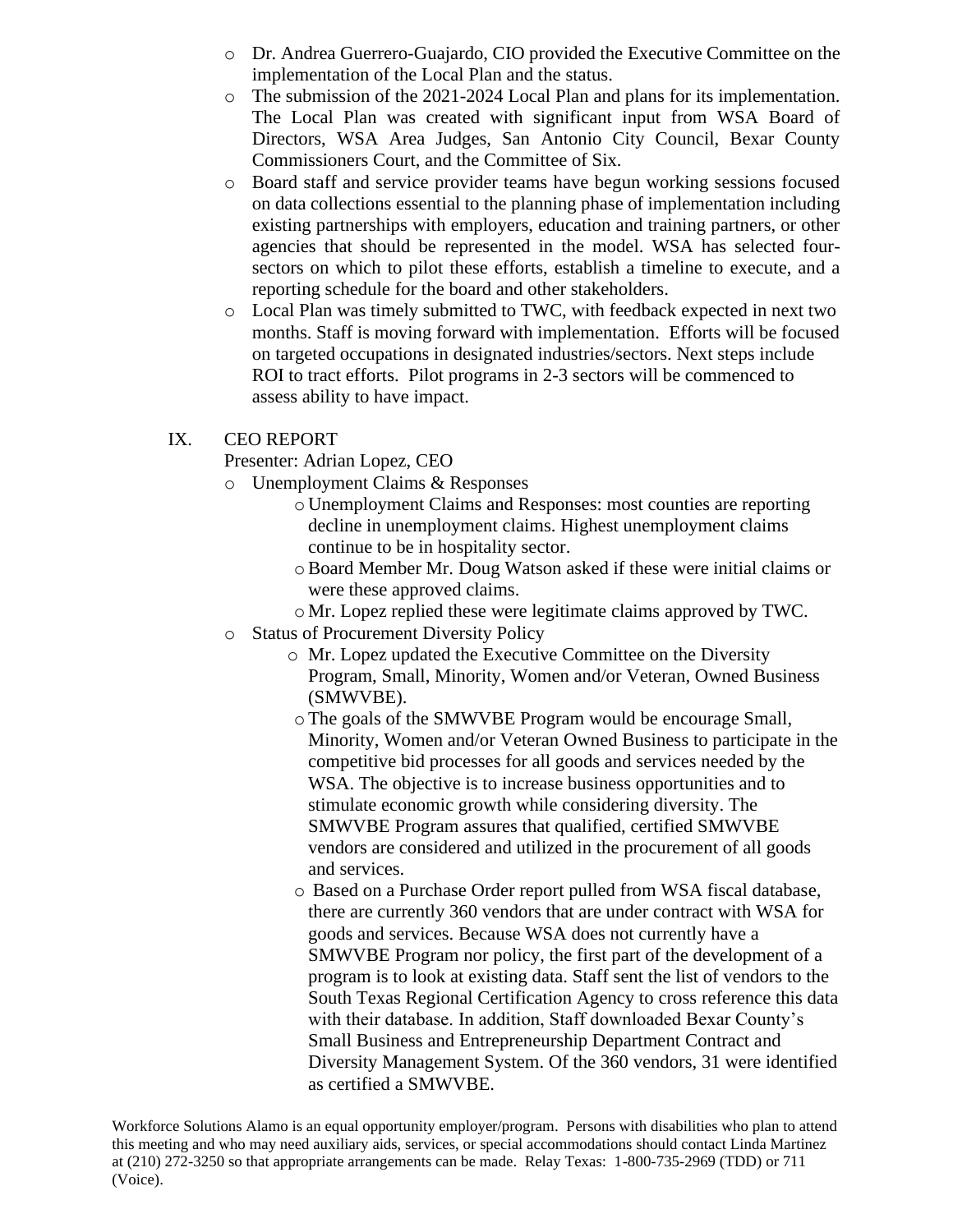- o Staff presented to the Strategic Committee and asked for their input and suggestions. Board members suggested that in light of the incomplete data, that staff request that all current vendors self-identify and another board member suggested staff survey TWC to see what they are doing.
- o Board Member, Mr. Ben Peavy expressed appreciation for initiating this new policy. He commented that aspirational goals were acceptable if actual success can be measured on periodic basis.
- o Mr. Lopez informed the new Procurement Director will be taking this on and it will be presented to the Executive Board in June. o
- o PEO Implementation- April 1, 2021
	- oCEO Lopez reported that final contract with SWBC is being negotiated (delays due to cyber-attack on PEO) and will commence soon.
- o Procurement Director to start March 22, 2021.
- o Marketing & Media Update- Cristina Bazaldua
	- o Ms. Bazaldua provided the Executive Committee her 30, 60, 90, 120 day plan and reported on social media engagements and public events (ribbon cutting for Houston Street office on 3/31/21).
	- o She also encouraged Board Members to like/share events on their individual Facebook, Instagram, Twitter pages.

o

- X. CHAIR REPORT (DISCUSSION AND POSSIBLE ACTION) Presenter: Chair Leslie Cantu a. Update County & City of San Antonio Workforce Programs
- XI. Next Meeting: June 4, 2021
- XII. **Executive Session:**

**Pursuant to Chapter 551 of the Texas Open Meetings Act, the Board may recess into Executive Session for discussion on any issue for which there is an exception to the Act as set out in section 551.071 et. seq. including, but not limited to, the following:** 

- **a. Government Code §551.072 – Discussions Regarding Purchase, Exchange, Lease, or Value of Real Property if Deliberation in an Open Meeting Would Have a Detrimental Effect on the Position of Workforce Solutions Alamo in Negotiations with a Third Party;**
- **b. Government Code §551.071 - All Matters Where Workforce Solutions Alamo Seeks the Advice of its Attorney as Privileged Communications under the Texas Disciplinary Rules of Professional Conduct of the State Bar of Texas:**
- **c. Pending or Contemplated Litigation;**
- **d. Government Code §551.074- Personnel Matters involving Senior Executive Staff and Employees of Workforce Solutions Alamo; and**
- **e. Government Code Section 551.089—Discussions regarding Security Devices or Audits.**